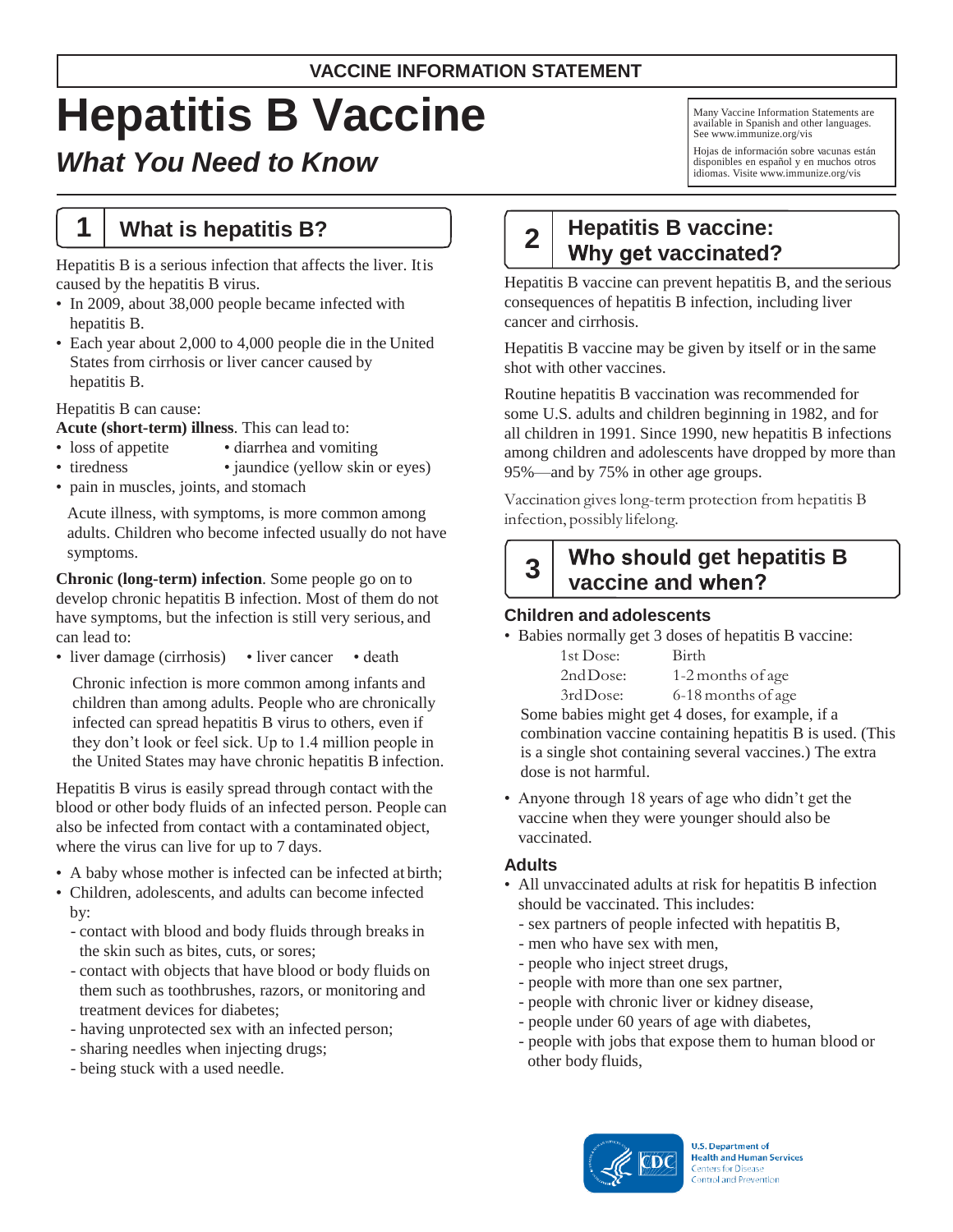- household contacts of people infected with hepatitis B,
- residents and staff in institutions for the developmentally disabled,
- kidney dialysis patients,
- people who travel to countries where hepatitis B is common,
- people with HIV infection.

**4**

- Other people may be encouraged by their doctor to get hepatitis B vaccine; for example, adults 60 and older with diabetes. Anyone else who wants to be protected from hepatitis B infection may get the vaccine.
- Pregnant women who are at risk for one of the reasons stated above should be vaccinated. Other pregnant women who want protection may be vaccinated.

Adults getting hepatitis B vaccine should get 3 doses—with the second dose given 4 weeks after the first and the third dose 5 months after the second. Your doctor can tell you about other dosing schedules that might be used in certain circumstances.

## **get hepatitis B vaccine?**

- Anyone with a life-threatening allergy to yeast, or to any other component of the vaccine, should not get hepatitis B vaccine. Tell your doctor if you have any severe allergies.
- Anyone who has had a life-threatening allergic reaction to a previous dose of hepatitis B vaccine should not get another dose.
- Anyone who is moderately or severely ill when a dose of vaccine is scheduled should probably wait until they recover before getting the vaccine.

Your doctor can give you more information about these precautions.

Note: You might be asked to wait 28 days before donating blood after getting hepatitis B vaccine. This is because the screening test could mistake vaccine in the bloodstream (which is not infectious) for hepatitis B infection.

#### **5 What are the risks from hepatitis B vaccine?**

Hepatitis B is a very safe vaccine. Most people do not have any problems with it.

The vaccine contains non-infectious material, and cannot cause hepatitis B infection.

Some mild problems have been reported:

- Soreness where the shot was given (up to about 1 person in 4).
- Temperature of 99.9°F or higher (up to about 1 person in 15).

Severe problems are extremely rare. Severe allergic reactions are believed to occur about once in 1.1 million doses.

A vaccine, like any medicine, could cause a serious reaction. But the risk of a vaccine causing serious harm, or death, is extremely small. More than 100 million people in the United States have been vaccinated with hepatitis B vaccine.

#### **there is a serious 6** reaction?

## **What should I look for?**

• Look for anything that concerns you, such as signs of a severe allergic reaction, very high fever, or behavior changes.

Signs of a severe allergic reaction can include hives, swelling of the face and throat, difficulty breathing, a fast heartbeat, dizziness, and weakness. These would start a few minutes to a few hours after the vaccination.

#### **What should I do?**

- If you think it is a severe allergic reaction or other emergency that can't wait, call 9-1-1 or get the person to the nearest hospital. Otherwise, call your doctor.
- Afterward, the reaction should be reported to the Vaccine Adverse Event Reporting System (VAERS). Your doctor might file this report, or you can do it yourself through the VAERS web site at **[www.vaers.hhs.gov](http://www.vaers.hhs.gov/)**, or by calling **1-800-822-7967**.

*VAERS is only for reporting reactions. They do not give medical advice.*

**7**

## **The National Vaccine Injury Compensation Program**

The National Vaccine Injury Compensation Program (VICP) is a federal program that was created to compensate people who may have been injured by certain vaccines.

Persons who believe they may have been injured by a vaccine can learn about the program and about filing a claim by calling **1-800-338-2382** or visiting the VICP website at **[www.hrsa.gov/vaccinecompensation](http://www.hrsa.gov/vaccinecompensation)**.

## **8 How can learn more?**

- Ask your doctor.
- Call your local or state health department.
- Contact the Centers for Disease Control and Prevention (CDC):
	- -Call**1-800-232-4636**(**1-800-CDC-INFO**)or
	- Visit CDC's website at **[www.cdc.gov/vaccines](http://www.cdc.gov/vaccines)**

Vaccine Information Statement (Interim) Hepatitis B Vaccine



42 U.S.C. § 300aa-26

2/2/2012